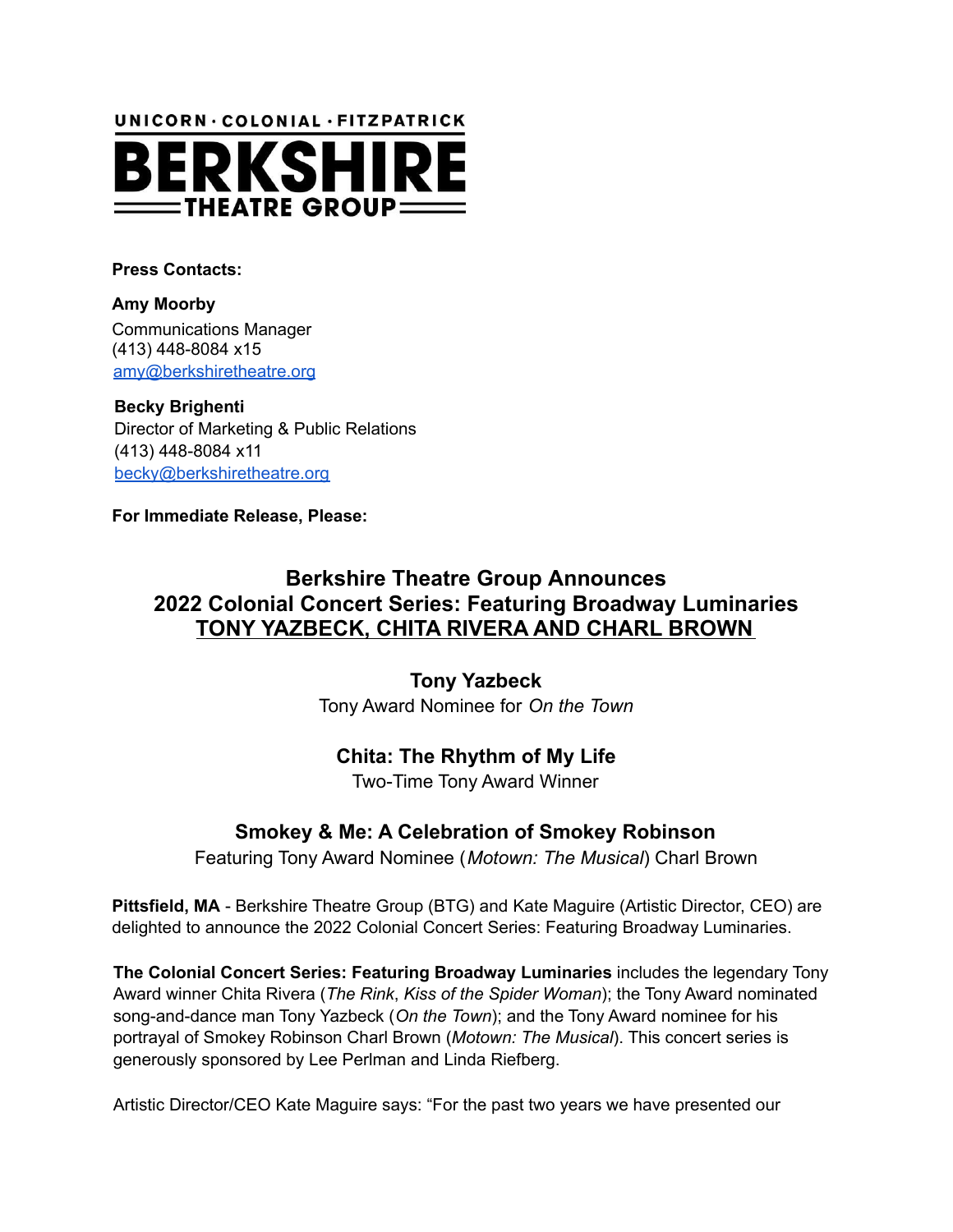Broadway concerts Under the Big Tent outside the Colonial in Pittsfield. And while that experience was magical, we are thrilled to be returning indoors this summer into the historic Colonial Theatre which just seems to be built for presenting these outstanding performances."

#### **Ticket Information**

Tickets for BTG's Colonial Concert Series: Featuring Broadway Luminaries will be on sale on Thursday, April 14 at 12pm. All plays, schedules, casting and prices are subject to change. To purchase tickets, visit [www.BerkshireTheatreGroup.org](http://www.berkshiretheatregroup.org/) or contact the Colonial Ticket Office by calling 413-997-4444.

The ticket office is open Tuesday through Sunday 12pm-5pm or on any performance day from 12pm until curtain. All concerts, schedules, casting and prices are subject to change.

BTG's Pittsfield Campus is located at 111 South Street, (The Colonial Theatre) Pittsfield, MA. BTG's Stockbridge Campus is located at 6 East Street, (The Unicorn Theatre) Stockbridge, MA.

### **Colonial Concert Series: Featuring Broadway Luminaries At The Colonial Theatre in Pittsfield**

#### **Tony Yazbeck**

at The Colonial Theatre Saturday, May 28 at 7pm Tickets: \$50

Since his Broadway debut as a newsboy in the 1989 revival of *Gypsy*, quintessential song-and-dance man Tony Yazbeck has continued to land coveted roles and garner critical acclaim, including a Tony Award nomination for the leading role in *On the Town* (2014). Tony recently debuted his solo show with Lincoln Center's American Songbook series inviting audiences to join him on an honest, emotional journey along life's ups and downs as told through the lyrics of classic show tunes, new standards and dazzling tap dancing.

In 2021, Tony starred as Cary Grant in the new musical *Flying Over Sunset* on Broadway at Lincoln Center Theatre. He also recently starred as the title role in *The Scarlet Pimpernel* in concert at Lincoln Center. Other recent credits include *The Cradle Will Rock* at Classic Stage Company, the Encores! production of *A Chorus Line* and the PBS *Great Performances* special: *The Bernstein Centennial Celebration at Tanglewood.* Prior to that, he starred in the Japan and Broadway productions of *Prince of Broadway* for which he received the Chita Rivera Award as well as Drama Desk and Outer Critics Circle Award nominations.

For the 2014 Broadway revival of *On the Town*, he won the Astaire Award and was nominated for Tony, Drama League and Outer Critics Circle awards for his virtuosic performance. His other Broadway credits include *Finding Neverland* (J.M. Barrie), *Chicago* (Billy Flynn), *Irving Berlin's White Christmas* (Phil Davis), *Gypsy* opposite Patti LuPone (Tulsa; Outer Critics Circle nomination), *A Chorus Line* (Al), *Oklahoma!*, *Never Gonna Dance* and *Gypsy* with Tyne Daly at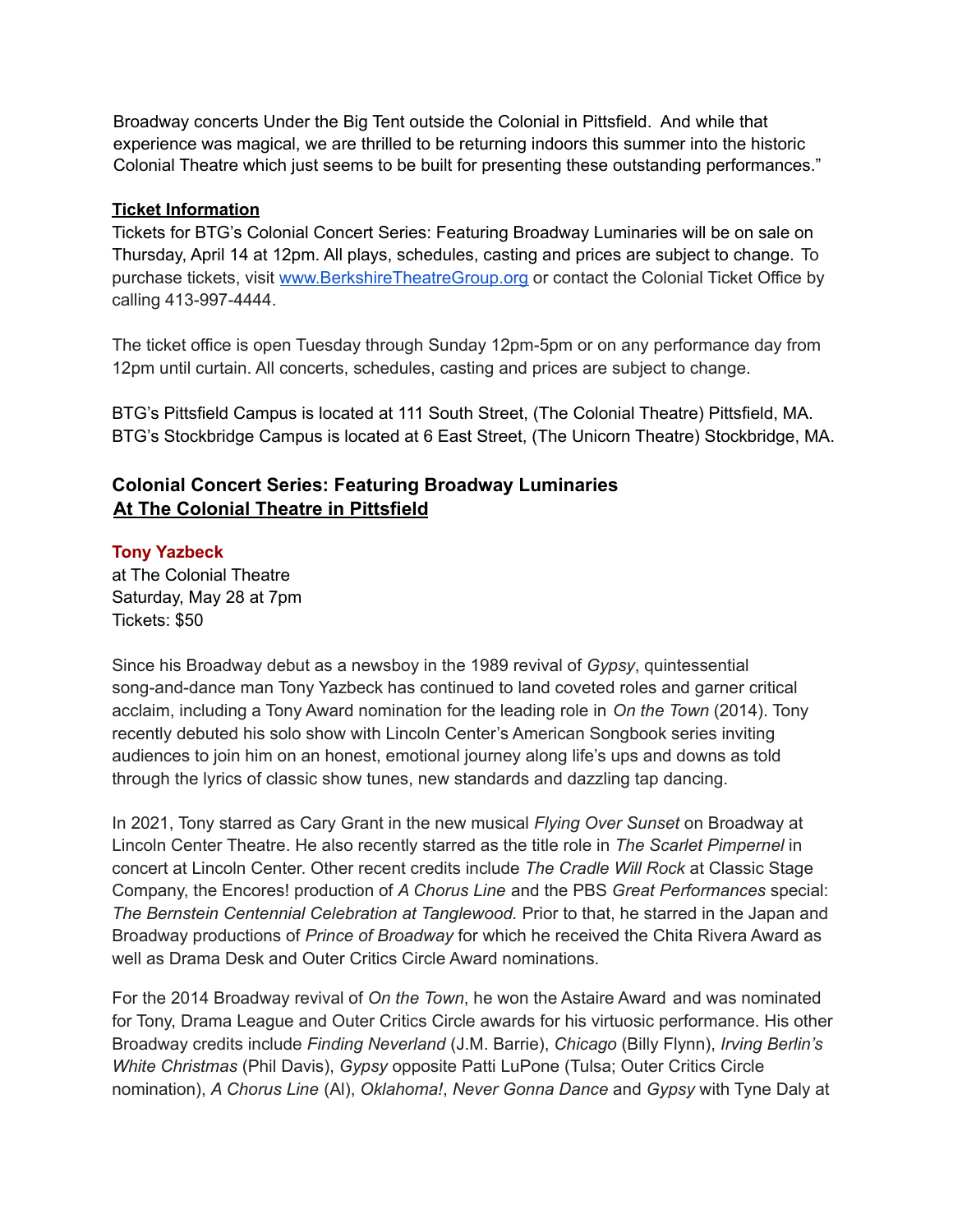the age of 11. Off-Broadway credits include *Beast in the Jungle* (Vineyard Theatre) and *Crazy For You* (MCP), *Fanny Hill* (York Theatre) and for New York City Center Encores! he has appeared in *Little Me*, *On the Town*, *Gypsy*, *The Apple Tree*, *A Tree Grows in Brooklyn* and *Pardon My English*. Regional theatre credits include Alliance Theater, Barrington Stage Company, Williamstown Theatre Festival, Hartford Stage, Goodman Theatre, The Muny (St. Louis), Goodspeed Opera House (Connecticut Critics Circle Award), Signature Theatre (Helen Hayes Award), Trinity Repertory Company, Paper Mill Playhouse and The Old Globe. Mr. Yazbeck was seen internationally in *Kiss Me, Kate* at the Royal Albert Hall in London.

His television and film credits include *The Good Fight, Billions*, *Smash*, and the feature documentary *Every Little Step*. In concert he has appeared with the San Francisco Symphony under Michael Tilson Thomas; Carnegie Hall with the New York Pops under the baton of Steven Reineke; with National Symphony Orchestra at Wolf Trap with Michael Barrett; he was featured on the PBS Great Performances special *The Bernstein Centennial Celebration at Tanglewood* with the Boston Symphony Orchestra; and he was most recently featured on PBS with *The Kennedy Center at 50.*

Tony's debut album, *The Floor Above Me*, has been released digitally and on CD by PS Classics. He will also make his New York directorial debut with *Jekyll and Hyde* at David Geffen Hall in 2023.

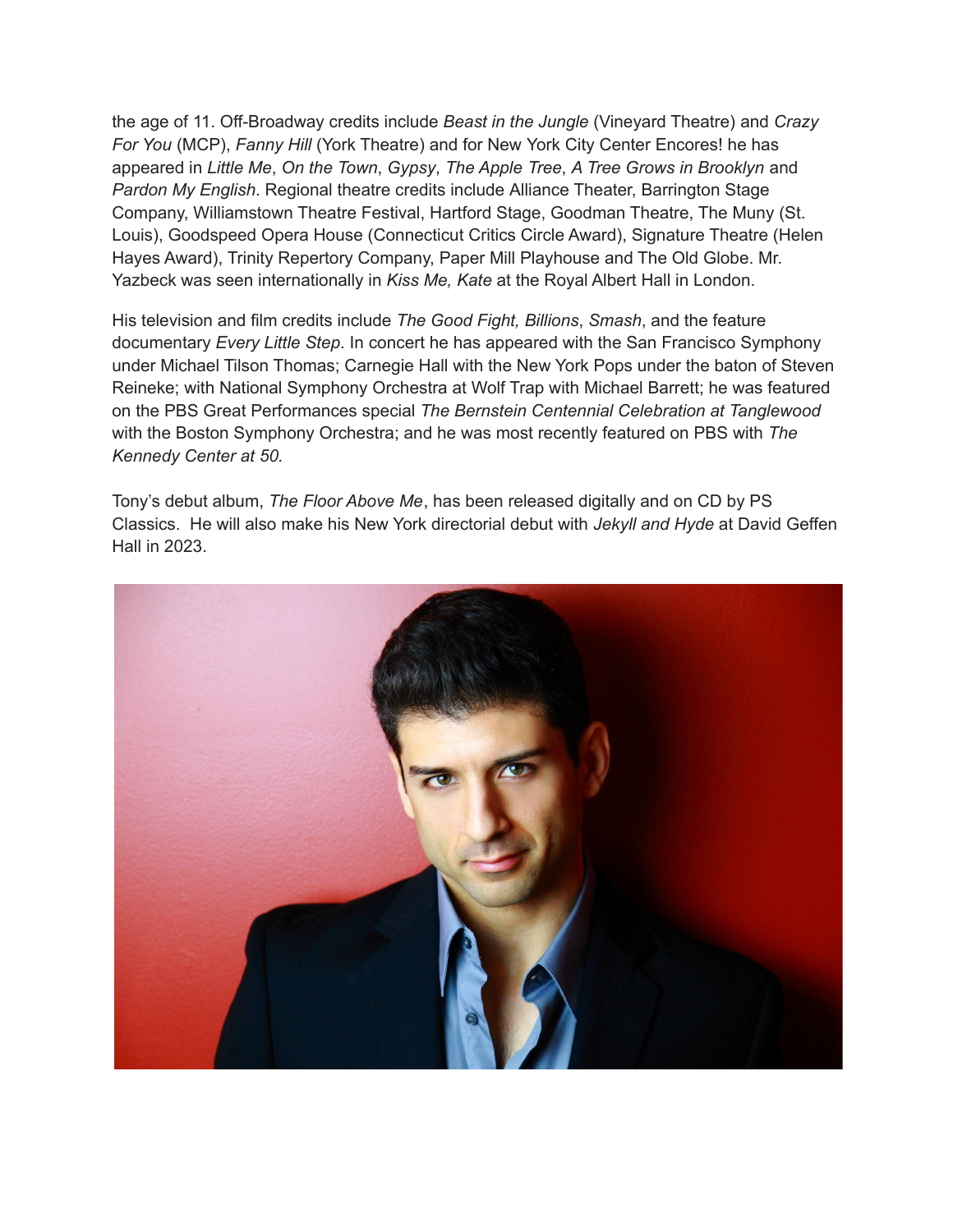#### **Chita: The Rhythm of My Life**

at The Colonial Theatre Sunday, May 29 at 2pm Tickets: \$75; Premium Seats \$125

Come celebrate the one and only Chita Rivera in a unique concert event! The incomparable two-time Tony Award winner will recreate signature moments from her legendary career from *West Side Story*, *Sweet Charity* and *Bye Bye Birdie* to *Chicago*, *Kiss of the Spider Woman*, *The Visit* and more. Her special guest for the evening will be George Dvorsky. In addition to a tribute to her dear friends John Kander and Fred Ebb, the timeless music of Leonard Bernstein, Charles Strouse and Lee Adams, Jerry Herman and Stephen Sondheim will also be featured, accompanied by her long-time trio.

A theatrical icon and one of Broadway's greatest triple-threat talents, Chita Rivera is one of the most nominated performers in Tony Award history having earned ten nominations, won twice and received the 2018 Special Tony Award for Lifetime Achievement in the Theatre. A versatile actress/singer/dancer, she recently starred in *The Visit*, the final John Kander/Fred Ebb/Terrence McNally musical directed by John Doyle and choreographed by Graciela Daniele on Broadway; the Broadway revival of *The Mystery of Edwin Drood*; the Broadway and touring productions of *The Dancer's Life*, a dazzling new musical celebrating her spectacular career, written by Terrence McNally and directed by Graciela Daniele and the revival of the Broadway musical *Nine* with Antonio Banderas.

Her electric performance as Anita in the original Broadway premiere of *West Side Story* brought her stardom, which she repeated in London. Her career is highlighted by starring roles in *Bye Bye Birdie*, *The Rink* (Tony Award), *Chicago*, *Jerry's Girls*, *Kiss of the Spider Woman* (Tony Award), and the original Broadway casts of *Guys and Dolls*, *Can-Can*, *Seventh Heaven* and *Mr. Wonderful*. Chita was awarded The Presidential Medal of Freedom by President Barack Obama in 2009 and received the coveted Kennedy Center Honor in 2002. In 2019, Chita performed her solo concert at London's Cadogan Hall; in 2018 she was honored as a Living Landmark by the New York Landmarks Conservancy; in 2016 she headlined at Carnegie Hall and in 2015, *Great Performances* aired their special *Chita Rivera: A Lot of Livin' To Do,* a retrospective of her extraordinary life and career nationally on PBS.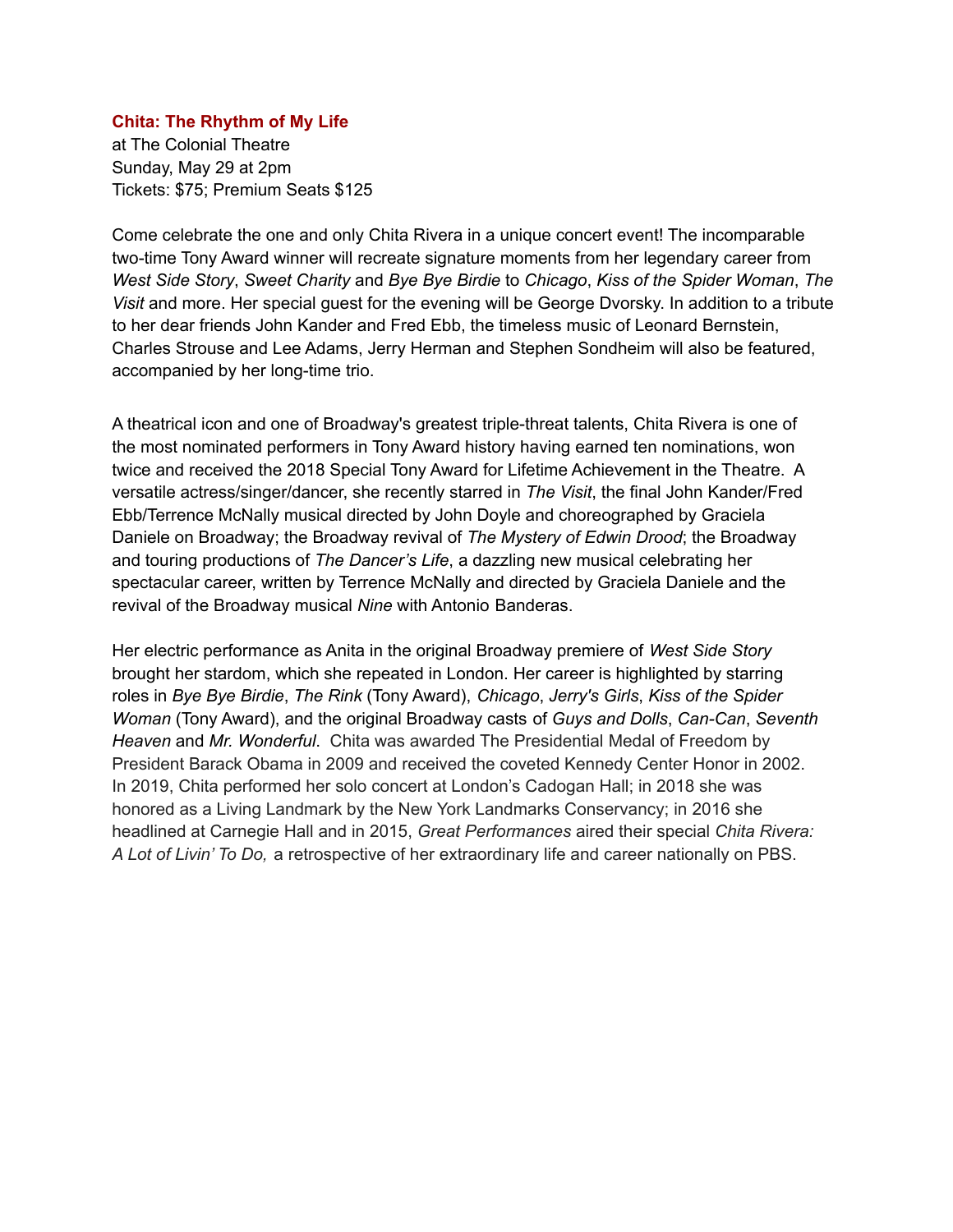

### **Smokey & Me: A Celebration of Smokey Robinson** Featuring Tony nominee Charl Brown

at The Colonial Theatre Saturday, July 30 at 7pm Tickets: \$59

On opening night of *Motown: The Musical*, Smokey Robinson, known as "The King of Motown" and one of the show's producers, went backstage to look for Charl Brown, the handsome young actor who portrayed him in the show. Upon finding him, he smiled and simply said, "Hello, Me!." This meeting became the inspiration for a spectacular show that celebrates the life, music and career of acclaimed singer-songwriter Smokey Robinson, once pronounced by Bob Dylan as America's "greatest living poet." Smokey Robinson's career spans over four decades of hits. He has received numerous awards including the Grammy Living Legend Award, NARAS Lifetime Achievement Award, Honorary Doctorate (Howard University), Kennedy Center Honors and the National Medal of Arts Award from the President of the United States. He has also been inducted into the Rock 'n' Roll Hall of Fame and the Songwriters Hall of Fame.

In this show, Smokey is perfectly and uncannily captured by Charl Brown, who won a Tony nomination for his portrayal of Smokey in *Motown: The Musical*. Act One celebrates Smokey's story and many of his biggest hits; ones he sang and ones he wrote, including: "Shop Around," "Mickey's Monkey," "Going to a Go-Go," "You've Really Got a Hold on Me," "My Girl," "I Second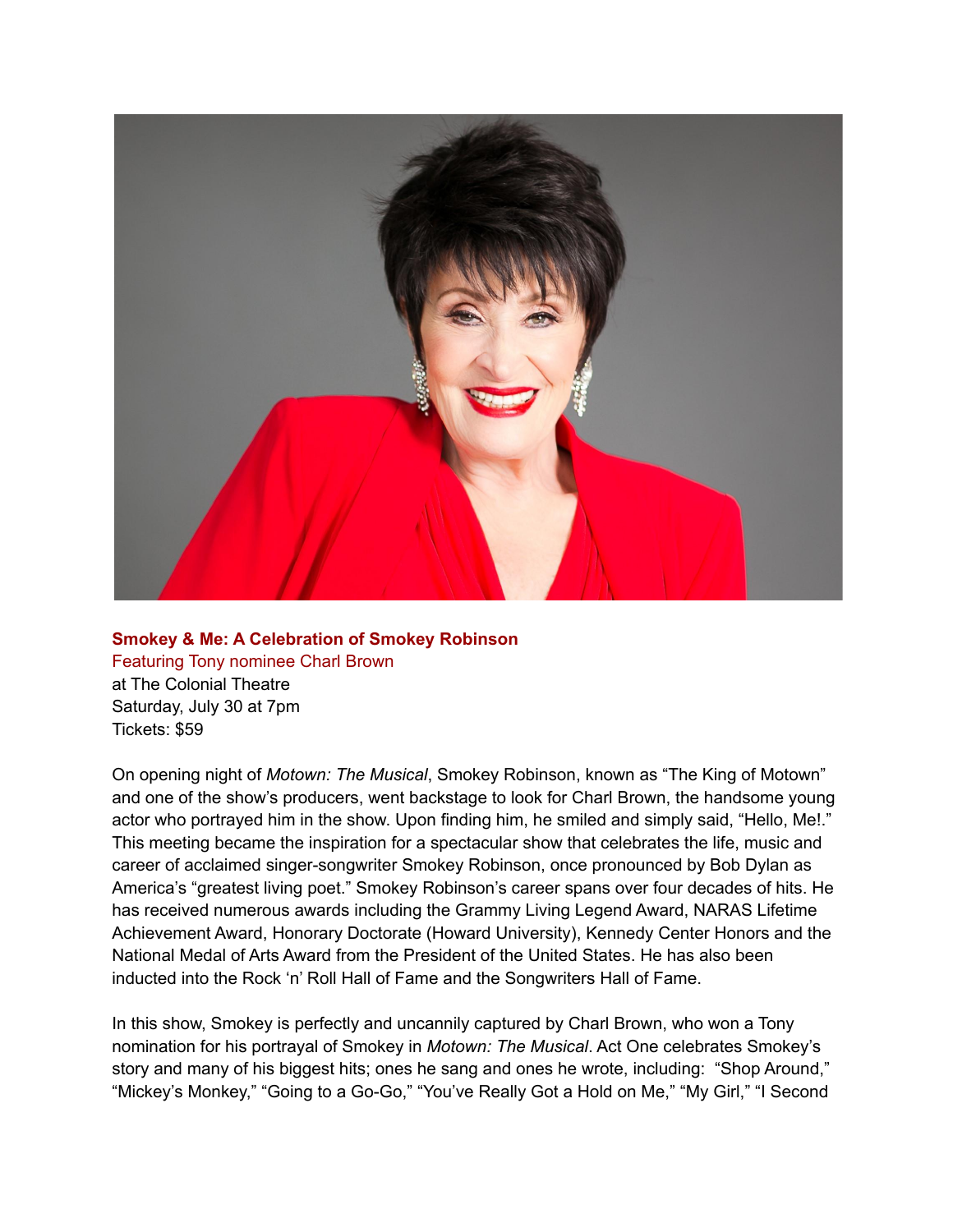that Emotion," "Tracks of my Tears" and so many more. Act Two explores the story of Charl Brown, the actor who was fortunate enough to become Smokey every night in *Motown: The Musical.* This act highlights Charl Brown's Broadway history and hits, including songs from *Hair*, *Jersey Boys*, *Pippin*, *Sister Act*, *The Wiz* and will end with a medley of Smokey's iconic songs, "Tears of a Clown" and "Being With You."

"Ooh Baby Baby"… it's going to be a night to remember complete with muti-media support, a fantastic band and backup singers.



# **Full Event Calendar of 2022 Colonial Concert Series: Featuring Broadway Luminaries (in Calendar Order)**

**Tony Yazbeck** at The Colonial Theatre ● Saturday, May 28 at 7pm ● Tickets: \$50

**Chita: The Rhythm of My Life** at The Colonial Theatre ● Sunday, May 29 at 2pm ● Tickets: \$75/\$125

**Smokey & Me: A Celebration of Smokey Robinson Featuring Tony Award Nominee Charl Brown** at The Colonial Theatre • Saturday, July 30 at 7pm • Tickets: \$59

###

**Safety Protocols** For safety protocols please visit BTG's COVID-19 information page: [www.berkshiretheatregroup.org/covid-19-information/](https://www.berkshiretheatregroup.org/covid-19-information/)